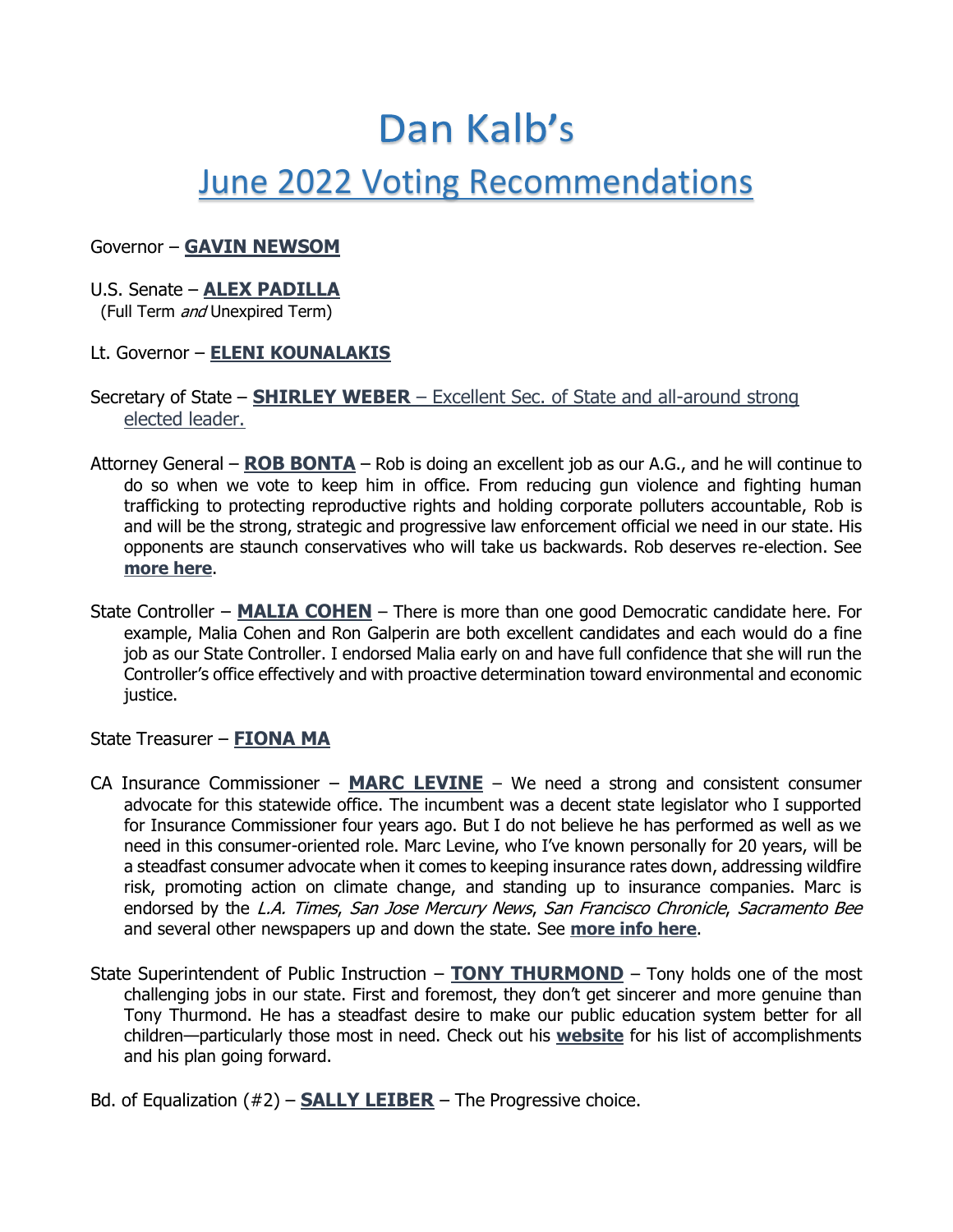#### CA State Senate:

- #2 Mike McGuire
- #8 **[Dave Jones](https://www.davejonesforsenate.com/)**
- #16 **[Bryan Osorio](https://osorioforsenate.com/home)**
- #20 Caroline Menjivar
- #24 Ben Allen
- #26 Maria Elena Durazo
- #28 Lola Smallwood-Cuevas
- #38 **[Catherine Blakespear](https://catherineblakespear.com/meet-catherine/)**
- CA State Assembly:
	-
	-
	- $#16$  Rebecca Bauer-Kahan  $#17$  Matt Haney  $#18$  Mia Bonta
	-
	-
	-
	-
	-
	-
	-
	-
	- #52 Wendy Carrillo #54 Miguel Santiago #55 Isaac Bryan
	- $#57$  Reggie Jones-Sawyer  $#66$  Al Muratsuchi  $#69$  Al Austin
	-
	-
- $#2 Jim Wood$   $#6 Kevin$  McCarty  $#10 -$  Eric Guerra
- $\#11$  Lori Wilson  $\#12$  Damon Connolly  $\#14$  Buffy Wicks
	-
- #19 Phil Ting #20 **[Jennifer Esteen](https://www.jenniferesteen.com/why-i-m-running)**\* #21 Giselle Hale
- #22 Jessica Self #23 Marc Berman #24 **Alex Lee**
	-
	-
	-
- #40 Pilar Schiavo #41 Chris Holden #43 Luz Rivas
	-
	-
	-
	-
	-
- #78 Chris Ward #79 Akilah Weber #80 Georgette Gómez
- 
- 
- 
- 
- 
- #25 Ash Kalra #26 Evan Low #27 **Esmerelda Soria**
- #29 Robert Rivas #30 Dawn Addis #36 Eduardo Garcia
- #37 Gregg Hart #38 Steve Bennett #39 **Andrea Rosenthal**
	-
- #44 Laura Friedman #46 Jesse Gabriel #47 Christy Holstege
- #49 Mike Fong #50 Eloise Gómez Reyes #51 **Rich Chavez Zbur**
	-
	-
- #72 Judie Mancuso #73 Cottie Petrie-Norris #77 Tasha Boerner Horvath
	-

\*Please volunteer to help send this progressive leader to Sacramento!

#### U.S. House of Representatives:

- #2 **Jared Huffman** #4 Mike Thompson #6 Ami Bera #7 – Doris Matsui #8 – **John Garamendi** #9 – **Josh Harder** #10 – **Mark DeSaulnier** #11 – **Nancy Pelosi** #12 – **Barbara Lee** #13 – Phil Arballo #14 – Eric Swalwell #15 – **Kevin Mullin** #16 – Anna Eshoo #17 – Ro Khanna #18 – Zoe Lofgren #19 – Jimmy Panetta #20 – Marisa Wood #24 – Salud Carbajal  $#25$  – Raul Ruiz  $#26$  – Julia Brownley  $#27$  – Christy Smith  $\#28 - J$ udy Chu  $\#29 - T$ ony Cardenes  $\#30 -$ Adam Schiff #31 – Grace Napolitano #32 – Brad Sherman #33 – Pete Aguilar  $#34 - Jimmy Gomez$   $#35 - Norman Torres$   $#36 - Ted Lieu$ #37 – Sydney Kamlager  $\qquad$  #38 – Linda Sanchez  $\qquad$  #39 – Mark Takano #43 – Maxine Waters #44 – Nanette Barragan #47 – **Katie Porter**
- 
- 
- 
- 
- 
- 
- 
- 
- 
- 
- 
- 
- 
- $\#49$  Mike Levin  $\#51$  Sara Jacobs
- 
- 
- -

- 
- 
- 
- 
- 
- 
- 
- 
- 
- 
- - -
	-
	-
	-
	-
- 
- 
- - -
		-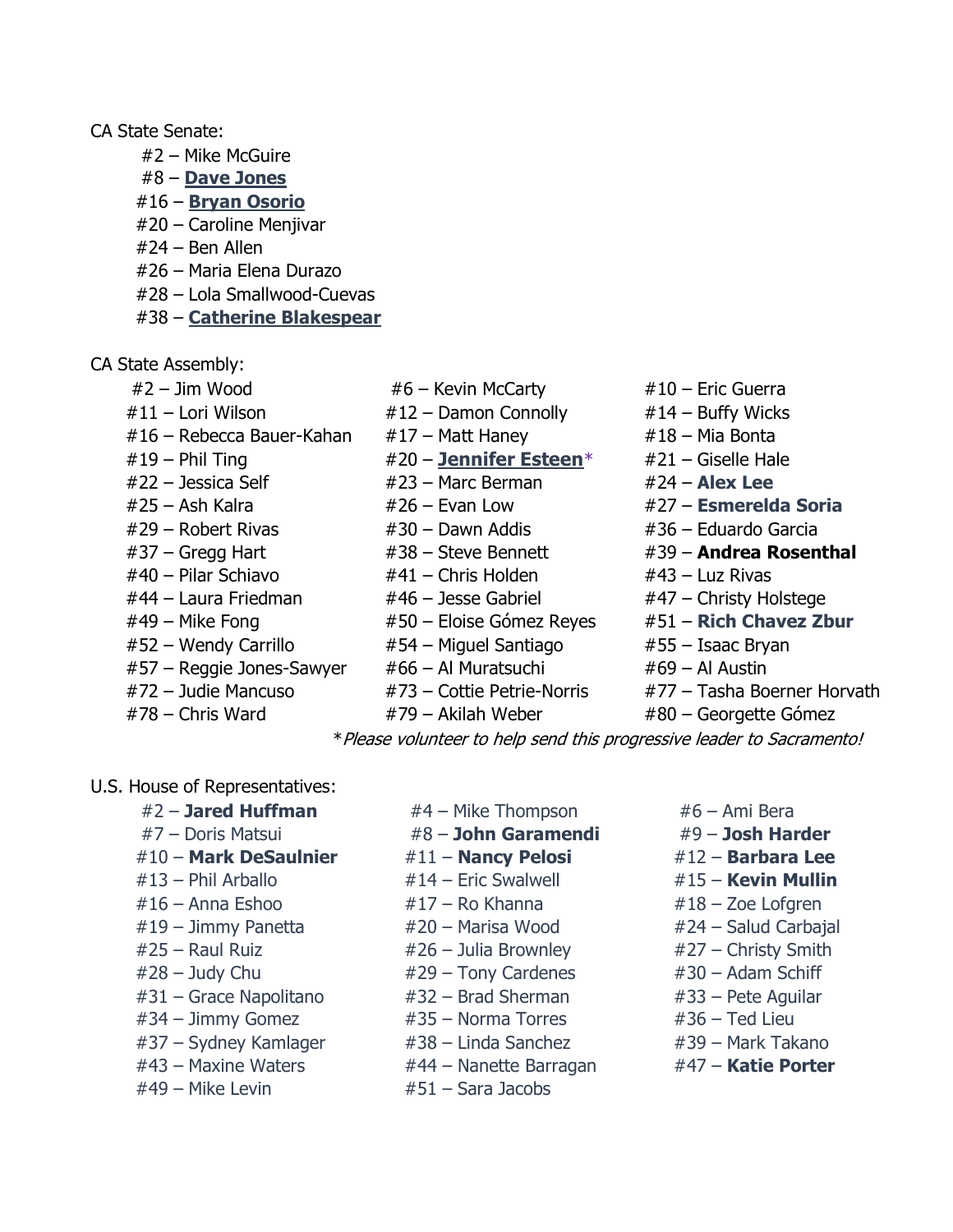#### **Alameda County Board of Supervisors**:

District 3 – **[REBECCA KAPLAN](https://www.supervisorkaplan.org/)** – This is the open seat that was previously held by the late Wilma Chan for many years. While Wilma is irreplaceable, and there is more than one good candidate here, I strongly recommend electing Kaplan to this seat to infuse some helpful new energy into the County Board of Supervisors. Endorsed by the 350 Bay Area Action.

District 2 – **[RICHARD VALLE](https://electsupervisorvalle.nationbuilder.com/)**

Alameda County District Attorney – **[SETH STEWARD](https://www.sethstewardforda.com/)** (disclosure note: Seth is Dan's Chief of Staff)

Alameda County Sheriff – **JO[ANN WALKER](https://www.joannwalker4sheriff.com/about_joann)** or **[YESENIA SANCHEZ](https://www.sanchez4sheriff.com/platform)** – Either Officer Walker or Deputy Sheriff Sanchez would be far superior to the incumbent Alameda County Sheriff, who supported Trump and has failed to unite our County around effective rehabilitation, reentry prep, accountability, transparency and violence reduction. Vote Walker or Sanchez in June and support whichever one of them earns a spot in the November runoff against the incumbent.

County Assessor – PHONG LA

County Auditor-Recorder – MELISSA WILK

County Treasurer – HENRY 'Hank' LEVY

Alameda County Board of Education (Area 7) – **Cheryl Cook-Kallio**

Alameda County Board of Education (Area 1) – Joaquin Rivera

**Contra Costa County District Attorney** – **[DIANA BECTON](https://dianabecton.com/about)**\* – D.A. Becton is exactly the kind of progressive law enforcement prosecutor we need in California—and across the country. She is a former Superior Court judge (22 years) and has focused on gang-related violence, sexual assault, diversion for lower-level crimes, holding polluters accountable, combatting racial profiling and discrimination, furthering youth justice and so much more. She is being challenged by a conservative deputy D.A., and this will be decided in June! \*Please [volunteer](https://dianabecton.com/join) for her campaign before June 7<sup>th</sup>.

Contra Costa County Supervisor (#1) – JOHN GIOIA

Contra Costa County Superintendent of Schools – LYNN MACKEY

Los Angeles Mayor – [KEVIN de LEON](https://www.kevindeleon.com/) – Either **Kevin de León** or **Karen Bass** would be a strong, progressive mayor of L.A. with the public sector experience to make progress on the challenges facing the city. Unfortunately, a billionaire developer who supports Republican candidates entered the race and is spending millions of dollars trying to buy this election. I endorsed former state senator and current City Councilmember Kevin de León early on and I know he would do a great job as Mayor. Congresswoman Bass, who many of us had hoped would become the next Speaker of the House, then entered the race and appears to be attracting substantial support.